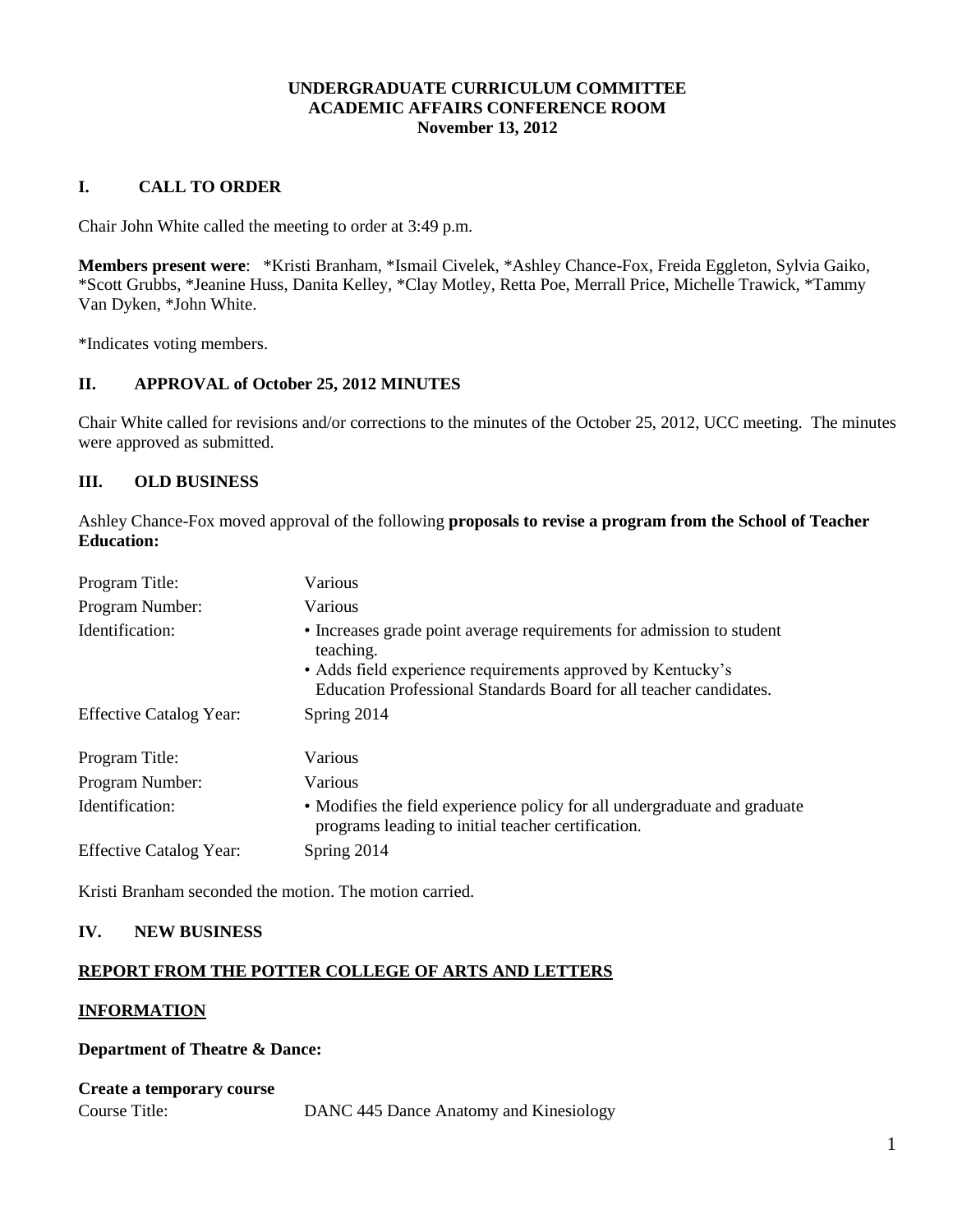| Credit Hours:   | 3.0         |
|-----------------|-------------|
| Implementation: | Spring 2013 |

# **CONSENT AGENDA**

Ashley Chance-Fox moved approval of the consent agenda.

## **Department of Communication:**

## **Revise Course Prerequisites/Corequisites**

| Course Title:                         | <b>COMM 440 Health Communication</b>                                                                                                                                                                                                        |
|---------------------------------------|---------------------------------------------------------------------------------------------------------------------------------------------------------------------------------------------------------------------------------------------|
| Credit Hours:                         | 3.0                                                                                                                                                                                                                                         |
| Current Prerequisite/Corequisite:     | Prerequisite: COMM 200 or instructor permission.<br>Prerequisite/Corequisite: COMM 300 or instructor permission.                                                                                                                            |
| Proposed<br>Prerequisite/Corequisite: | Prerequisite: COMM 200 or instructor permission for majors only. Non-<br>majors have no prerequisites.<br>Prerequisite/Corequisite: COMM 300 or instructor permission for majors<br>only. Non-majors have no prerequisites or corequisites. |
| Implementation:                       | *Summer 2013                                                                                                                                                                                                                                |
| *Friendly amendment.                  |                                                                                                                                                                                                                                             |

# **Department of Sociology:**

| Delete a course |                                           |
|-----------------|-------------------------------------------|
| Course Title:   | SOCL 234 Security and Crime Investigation |
| Credit Hours:   | 30                                        |
| Implementation: | Fall 2013                                 |

Kristi Branham seconded the motion. The consent agenda was approved.

# **ACTION AGENDA**

Scott Grubbs moved approval of the following **proposal to create a new course from the Department of Theatre and Dance:**

| Course Title:       | PERF 362 Theatre in Diversion                                                                                                                                                                                                                                                                                                                                                           |
|---------------------|-----------------------------------------------------------------------------------------------------------------------------------------------------------------------------------------------------------------------------------------------------------------------------------------------------------------------------------------------------------------------------------------|
| Abbr. Course Title: | Theatre in Diversion                                                                                                                                                                                                                                                                                                                                                                    |
| Credit Hours:       | 3.0                                                                                                                                                                                                                                                                                                                                                                                     |
| Prerequisites:      | SOCL 100 & *SOCL 302 or THEA 252 and permission of instructor.                                                                                                                                                                                                                                                                                                                          |
| Catalog Listing:    | Prerequisite: SOCL 100 & *SOCL 302 or THEA 252 and permission of<br>instructor. Course focusing on techniques for working with at-risk youth.<br>Will provide students with a chance to teach drama skills and develop a<br>performance showcase with teenagers in the juvenile justice system,<br>and to evaluate the effectiveness of these interventions in reducing<br>delinquency. |
| Implementation:     | Spring 2013                                                                                                                                                                                                                                                                                                                                                                             |

*\*Friendly amendment.*

Kristi Branham seconded the motion. The motion carried.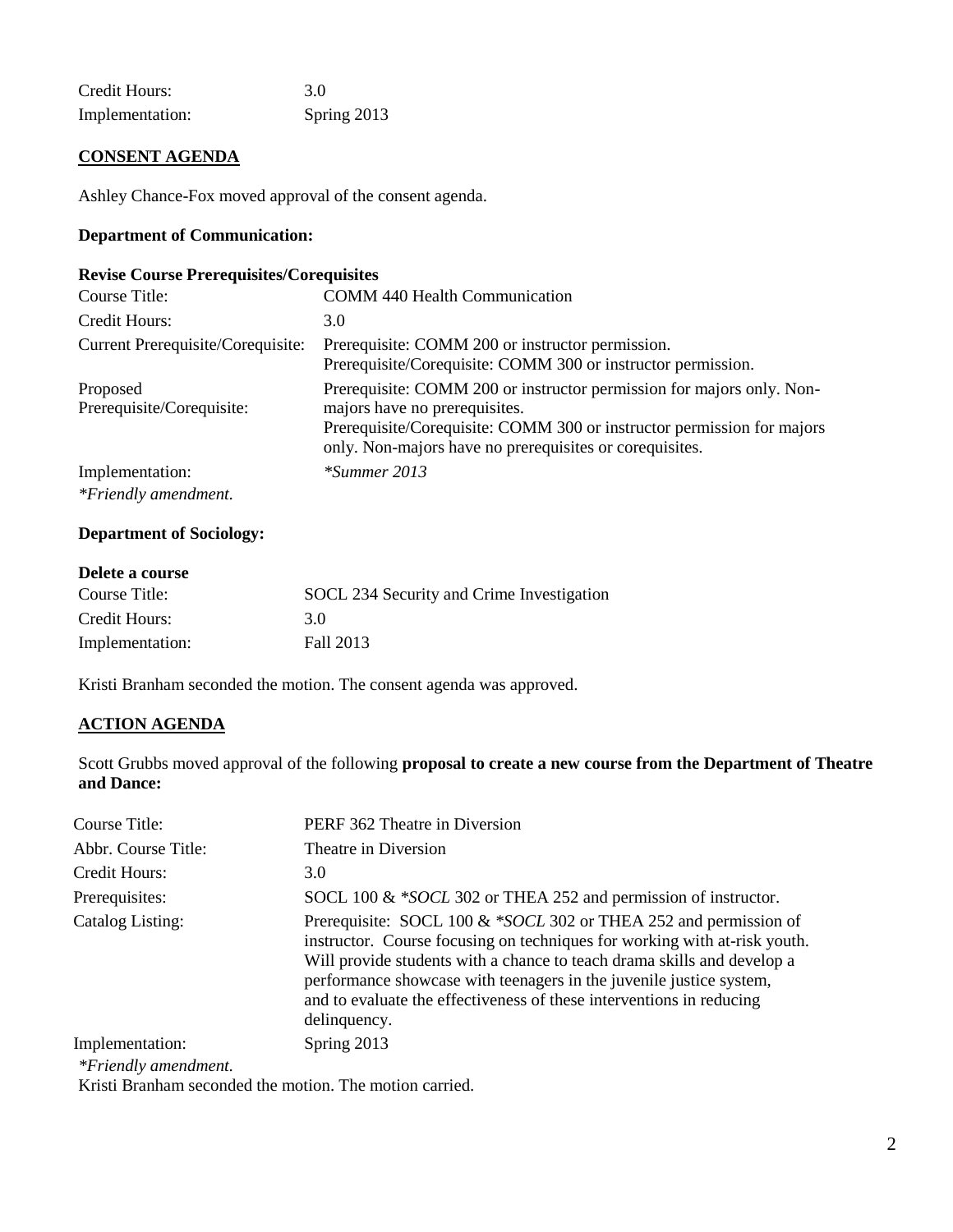Ashley Chance-Fox moved approval of the following **proposal to make multiple revisions to a course from the Department of Art:**

| Course Title:                     | <b>ART 434 Capstone Seminar</b>                                                                                                                                                                                                                                                                                  |
|-----------------------------------|------------------------------------------------------------------------------------------------------------------------------------------------------------------------------------------------------------------------------------------------------------------------------------------------------------------|
| Credit Hours:                     | 1.0                                                                                                                                                                                                                                                                                                              |
| <b>Current Prerequisite:</b>      | <b>ART 432</b>                                                                                                                                                                                                                                                                                                   |
| Proposed Special<br>Requirements: | Senior standing with studio or graphic design concentrations in BA or BFA.                                                                                                                                                                                                                                       |
| <b>Current Catalog Listing:</b>   | (1) Prerequisite: ART 432: Seminar workshop with emphasis on<br>presentation and discussion of practices that are appropriate to future<br>professional development. To be taken the last semester of student's<br>program of study. Restricted to BFA and BA studio concentration majors.<br>(Grade: Pass/Fail) |
| Proposed Catalog Listing:         | (1) Special requirement: Senior standing with studio or graphic design<br>concentrations in BA or BFA. Seminar workshop with emphasis on<br>presentation and practices appropriate to future development. To be taken<br>the last semester of the student's program of study in art. (Grade: Pass/Fail)          |
| Implementation:                   | $*Summer 2013$                                                                                                                                                                                                                                                                                                   |
| *Friendly Amendment.              |                                                                                                                                                                                                                                                                                                                  |

The motion was seconded by Scott Grubbs. The motion carried.

Ashley Chance-Fox moved approval of the following **proposal to revise a program from the Department of Art:**

| Program Title:                 | Graphic Design Minor for Advertising Majors                                                                                                                                     |
|--------------------------------|---------------------------------------------------------------------------------------------------------------------------------------------------------------------------------|
| Program Number:                | 385                                                                                                                                                                             |
| Identification:                | • Remove ART 432 Portfolio from the list of advanced graphic design<br>electives<br>• Remove ART 240 as a requirement<br>• Lower the total number of hours for this minor to 24 |
| <b>Effective Catalog Year:</b> | Fall 2013                                                                                                                                                                       |

Kristie Branham seconded the motion. The motion carried.

Scott Grubbs moved approval of the following **proposal to revise a program from the Department of Art:**

| Program Title:  | <b>BFA</b> in Visual Arts                                                                                                                                                                                                                                                                                                                                                                                                                                                                                                                                                                                                                                                                                                                                                                                                                                              |
|-----------------|------------------------------------------------------------------------------------------------------------------------------------------------------------------------------------------------------------------------------------------------------------------------------------------------------------------------------------------------------------------------------------------------------------------------------------------------------------------------------------------------------------------------------------------------------------------------------------------------------------------------------------------------------------------------------------------------------------------------------------------------------------------------------------------------------------------------------------------------------------------------|
| Program Number: | 514                                                                                                                                                                                                                                                                                                                                                                                                                                                                                                                                                                                                                                                                                                                                                                                                                                                                    |
| Identification: | • The Department of Art wishes to establish an entry requirement for our<br>BFA program (ref. #514). Students interested in pursuing a BFA in<br>Visual Art must meet one of the following criterion: have a minimum<br>overall GPA of 3.0 in art and art history courses to include: ART 105<br>or ART 106, ART 130, ART 131, ART 140, a basic studio course at<br>the 200 level and an upper level 300 studio course, OR have a<br>minimum GPA of 2.5 for these same courses to be eligible for a formal<br>department portfolio review conducted by a faculty committee.<br>Transfer students will be required to meet the second of these two<br>options. Any student denied entrance in their initial portfolio review<br>and having less than 36 hours in art and art history, while maintaining<br>a 2.5 GPA in their continuing art studies, may reapply once. |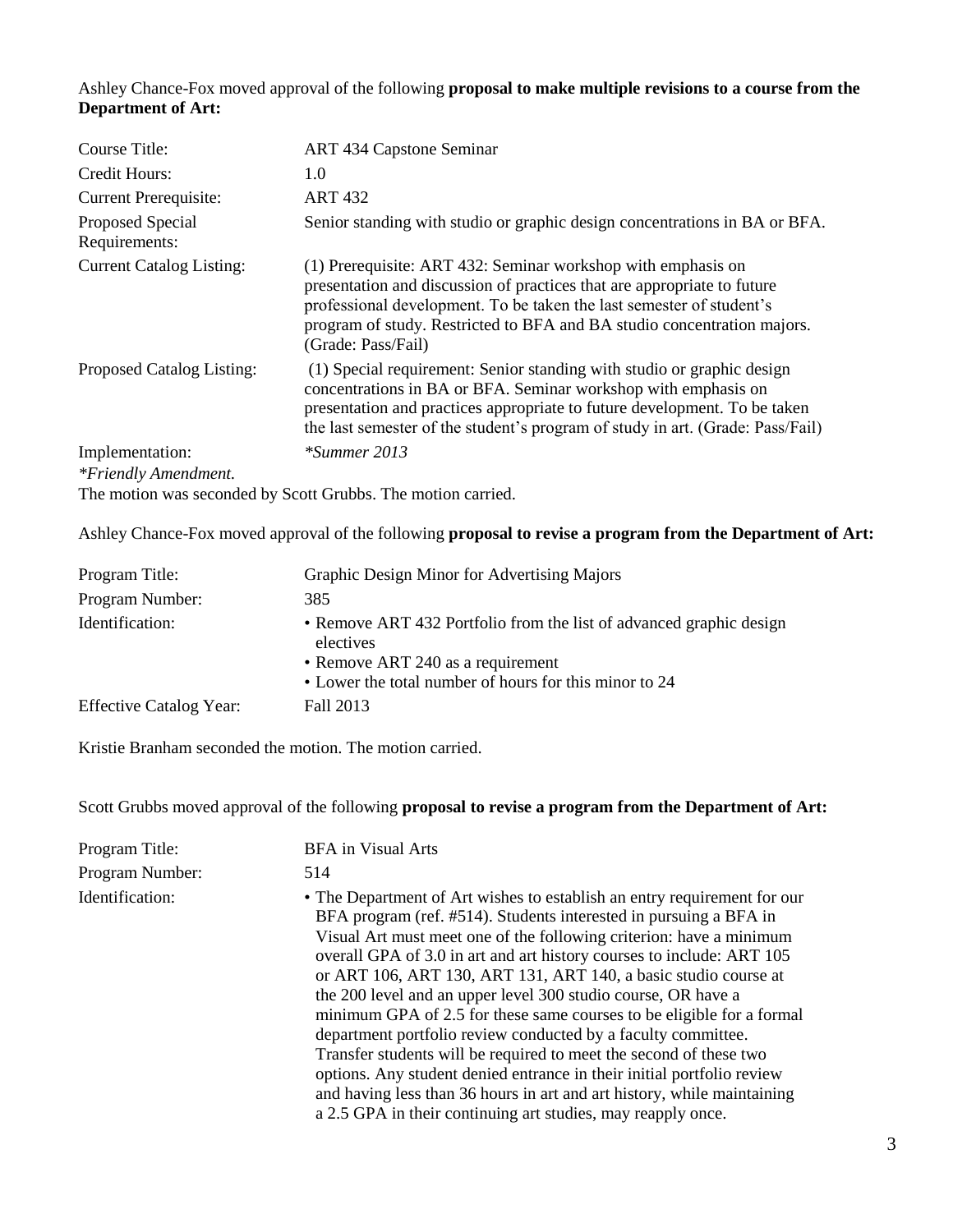# • Indicate ref. number 514P for students who have yet to pass entry requirements for the BFA.

Effective Catalog Year: *\*Fall 2013 \*Friendly amendment.* Ashley Chance-Fox seconded the motion. The motion carried.

Ashley Chance-Fox moved approval of the following **proposal to revise a program from the Department of Music:**

| Program Title:                 | Bachelor of Arts in Music (Liberal Arts)                                                                                   |
|--------------------------------|----------------------------------------------------------------------------------------------------------------------------|
| Program Number:                | 583                                                                                                                        |
| Identification:                | Remove MUS 328 Music History III (3 hours) from degree requirements<br>and increase the electives from 5 hours to 8 hours. |
| <b>Effective Catalog Year:</b> | Fall 2013                                                                                                                  |

Kristi Branham seconded the motion. The motion carried.

Scott Grubbs moved approval of the following **proposal to revise a program from the Department of Music:**

| Program Title:                                        | Bachelor of Music, concentration in Performance                                                    |
|-------------------------------------------------------|----------------------------------------------------------------------------------------------------|
| Program Number:                                       | 593                                                                                                |
| Identification:                                       | Remove MUS 328 Music History III (3 hours) from degree<br>requirements. *Reduces total hours by 3. |
| <b>Effective Catalog Year:</b>                        | Fall 2013                                                                                          |
| *Friendly amendment.                                  |                                                                                                    |
| Jeanine Huss seconded the motion. The motion carried. |                                                                                                    |

Ashley Chance-Fox moved approval of the following **proposal to revise a program from the Department of Sociology:**

| Program Title:                 | Minor in Criminology                                                                                                                    |
|--------------------------------|-----------------------------------------------------------------------------------------------------------------------------------------|
| Program Number:                | 342                                                                                                                                     |
| Identification:                | • Add a course to minor (SOCL 231: Introduction to Criminal Justice)<br>• Course deletion (SOCL 234: Security and Crime Investigation). |
| <b>Effective Catalog Year:</b> | Fall 2013                                                                                                                               |

Jeanine Huss seconded the motion. The motion carried.

Scott Grubbs moved approval of the following **proposal to revise a program from the Department of Sociology:**

| Program Title:                 | Major in Sociology                                             |
|--------------------------------|----------------------------------------------------------------|
| Program Number:                | 775.                                                           |
| Identification:                | • Course deletion (SOCL 234: Security and Crime Investigation) |
| <b>Effective Catalog Year:</b> | Fall 2013                                                      |

Ashley Chance-Fox seconded the motion. The motion carried.